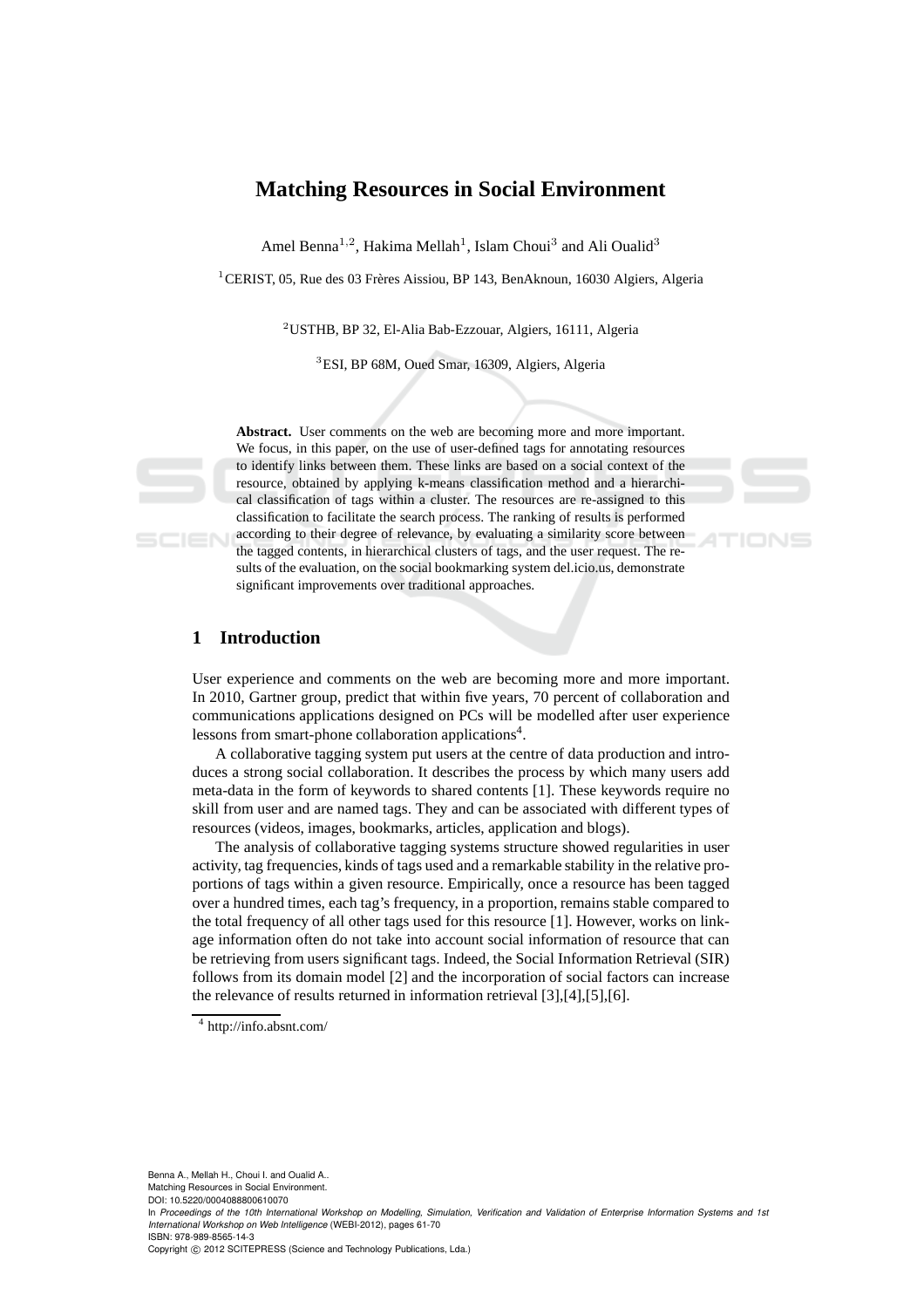Our interest is focused on the use of user-defined tags for annotating resources to identify links between resources. These links are based on a social context of the resource in folksonomy. A folksonomy is a system of classification derived from the practice and method of collaboratively creating and managing tags to annotate and categorize contents [7]. A resource social context is related to purified and classified tags, obtained by a classification method, and the words content refers to a resource or portion of resource.

More specifically, we propose an approach for SIR that integrates social relationships between contents by taking into account the social information of resource. A social linking between resources is based on clusters. These latter are, a set of semantics links between users purified tags, obtained by a classification method. We operate the most significant tags in research. E.g. The adjectives tags such as *"funny", "interesting", "mydocument"* or words they do not even exist in the literature as *"xfd4"* are eliminated for low frequency use. We reduce redundancy or ambiguity of tags by finding semantically related tags as tags from the same cluster. The proposed process for modelling links between resources classifies and structures a folksonomy and includes it in the matching and the ranking of search results.

The rest of this paper is structured as follows: Section 2 introduces some related works on SIR based on linkage information and collaborative tagging systems. Section 3 proposes our model for linking resources in information retrieval based on collaborative tagging. Section 4 presents the results of our evaluation. We conclude and highlight future research direction in section 5.

IONS

### **2 Related Work**

Several approaches have been proposed for using linkage information on the Information Retrieval (IR) systems. This work can be distinguished according to different factors (content, HTML, architecture, links, social, trust, personal)<sup>5</sup>.

The most famous proposed approaches for using linkage information, to aid in relevant document retrieval, are PageRank [9] and HITS [10]. PageRank technique is calculated independent of any query but pages with high PageRank are highly ranked even though they are not relevant to a user's query. Unlike PageRank, HITS is a querydependent form of linkage analysis. Two scores; authority and Hub are calculated for each document. Evaluation of model [11], based on the works [2],[12], proves that the extent of Hub (the centrality of the authors) is the measure to better assess the social significance of documents. However, if the initial query expressed by a user does not cover a sufficiently broad topic, there will often not be enough relevant pages. The main disadvantage of this approach is that not only requires extra resources from the search system at query time but also increases the system response time. The model proposed in [17] illustrates an example of a study by applying four centrality measures (degree, PageRank, closeness and betweenness) to evolving co-authorship network. In this work, the measures of centrality include the impact of the resource, i.e. its citing accounts and scope of author.

<sup>5</sup> From Periodic Table of Search Engine Optimisation Ranking Factors (http://SELND.COM/SEOTABLE)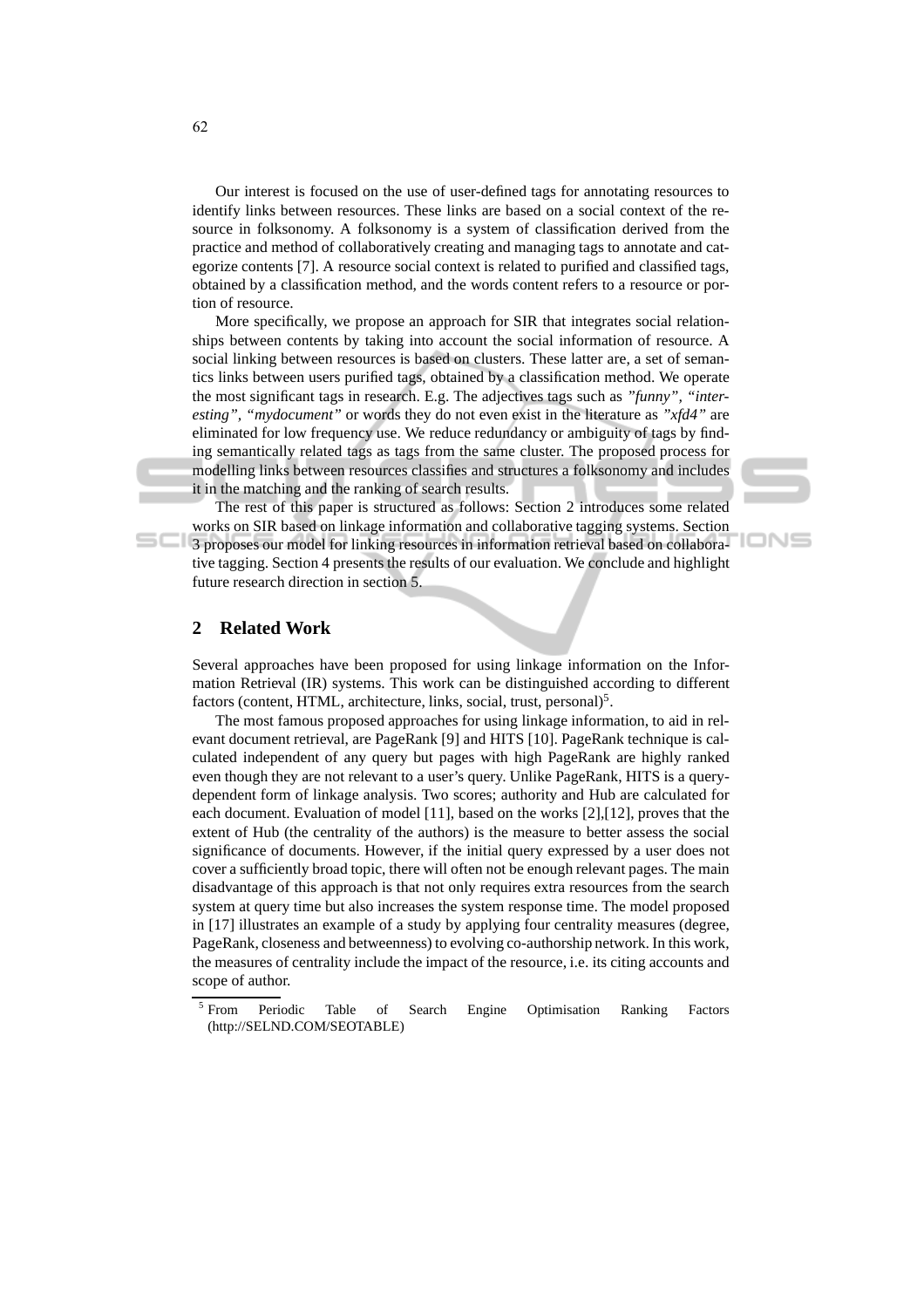Search engines such as *Google, Yahoo and Bing* use several factors to retrieve information, some factors may influence more than others and may be considered more important than others. However, no single factor guarantees a relevant research and top  $rankings<sup>4</sup>$ .

To improve the web search, various approaches [4],[5],[13] explore the use of social annotations. In [4] two new algorithms are proposed: the first one calculates the similarity between social annotations and web queries whereas the second captures the popularity of web pages using social annotations. A model in [5], based on social approval votes of documents, shows that social information on documents can improve research and the approval sources provide more details on user needs, particularly, when votes are provided by experts. To define user expertise level, a user model in [13] is integrated in calculating the tag weight. The evaluation is based on the closeness degree between user interest's and resource area, expertise and personal assessment for tags associated to the resource.

Nevertheless, IR systems that use collaborative tagging suffer from a number of limitations such as: variability on writing some tags, ambiguity due to the existence of synonyms, an the absence of semantic links between tags. These leads to impoverish information research potential whereas the rate of tagged contents is growing every day, and affect the response time and the result quality. Data clustering has been used, for natural classification, to identify the degree of similarity among forms or organisms, and for compression, as a method for organizing the data and summarizing it through cluster prototypes. A cluster of tags represents the most common way to gather addi-

tional information in collaborative tagging systems [8]. It was defined to:



- Use the most significant tags [14],

 $SCI$ 

- Decrease redundancy or tags ambiguity [15],

- Find the similar semantic tags [14],

- Reduce the response time and improve the quality of results[16]. Thousands of clustering algorithms have been proposed in the literature. Nevertheless, clustering methods differ on the choice of the objective function, probabilistic generative models, and heuristics [8]. The K-means [8] method is used to classify tags of folksonomies such as: customizing folksonomies based clustering of tags [14], extraction of relationships between users and resources tagged based clusters of tags [18]. The experience on Wordnet ontology, in [19], showed that the tags associated through simple co-occurrence measures tend to maintain subsumption relationships (a hierarchical relationship between concepts), whereas tags associated via a similarity distributional measure in the context tag-tag tend to be at the same hierarchical level, or to share the same parent/ grandparent.

The works on linkage information we have cited do not take into account social information of resources, which can be retrieved from significant users tags; The social factor focuses only on a social reputation of a user account and on user social shares in social network and neglect social information of resources and links between tags. Inspired by this works and to consider social factors for using linkage information, we modelled links between resources for social research, using a purified tags and a hierarchical structure of cluster of tags.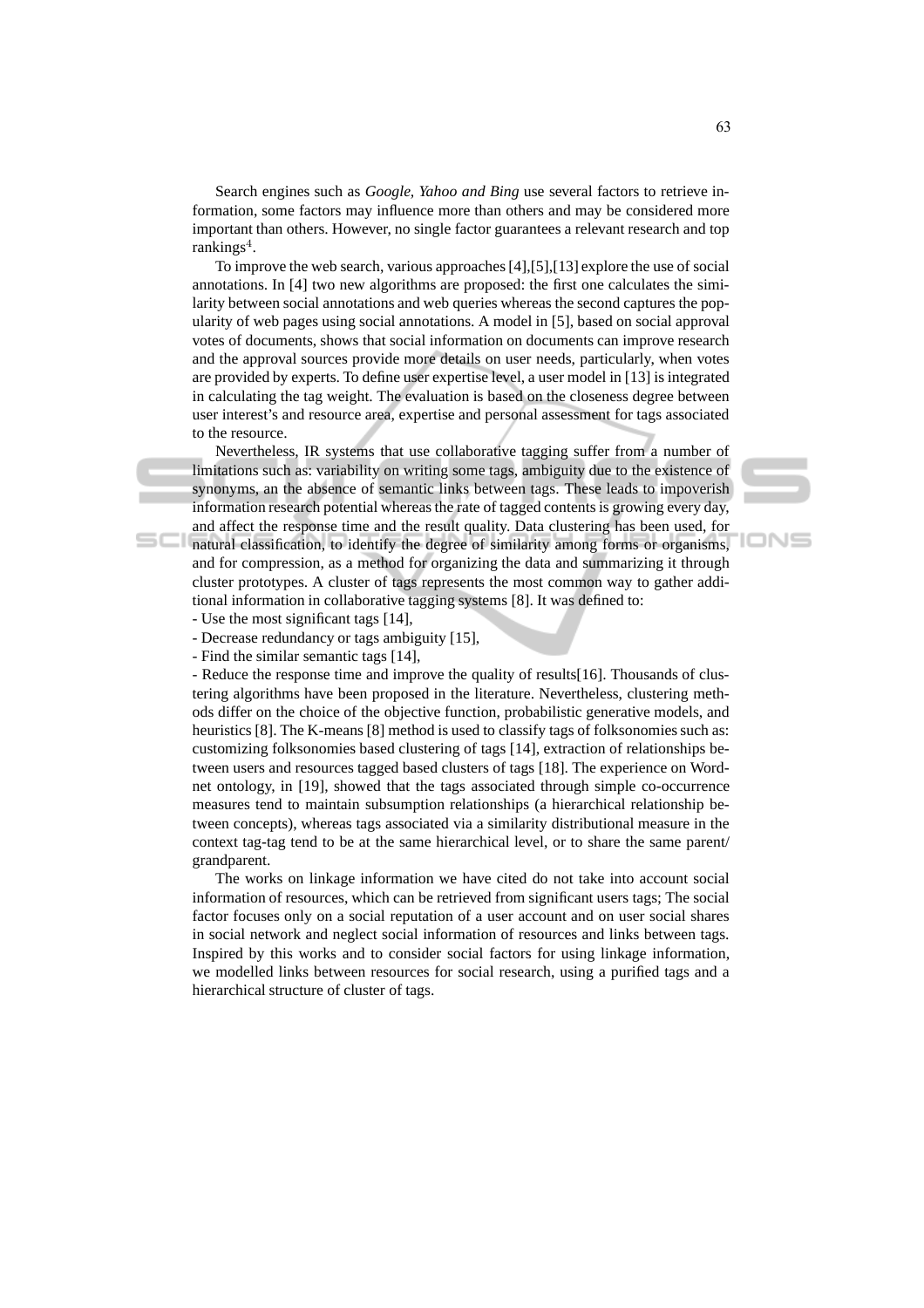#### **3 Social Linking Model**

The social linking model, based on practices of collaborative tagging, is used to define links between resources (see Fig. 1). The definition and the structure of the proposed folksonomy for linking resources are presented in section 3.1. We describe the social search process that explores folksonomy in section 3.2 and the evaluation of results in section 3.3.



**Fig. 1.** Social linking resources architecture.

#### **3.1 Folksonomy Structure**

Let consider  $F=(U,T,R,Y)$  the formal structure of a folksonomy [22]. *U*, *T* and *R* are finite sets, whose elements are respectively users, tags and resources. *Y* is a ternary relation between them such that:

$$
Y \subset U \times T \times R
$$

A post is a triple  $(u, t_{u_r}, r)$ , where,  $t_{u_r} \in T$  is a tag used by user  $u, u \in U$  to tag a resource  $r, r \in R$ . The classification process of our folksonomy includes four steps:

- 1. Creating a semantic tag-tag data matrix,
- 2. Generating clusters of tags,
- 3. Defining hierarchy of tags within a cluster,
- 4. Assigning resources to cluster of tags hierarchy.

**Semantic Tag-tag Data Matrix.** To define a link between tags we compute the cooccurrence matrix in the context tag-tag [19]. This co-occurrence is determined by the co-occurrence  $W(t_i, t_j)$  between each pair of tags  $(t_i, t_j)$  as in (1).

$$
W(t_i, t_j) = |(u, r) \in U \times R/(u, t_i, r) \in Y(u, t_j, r) \in Y|
$$
 (1)

64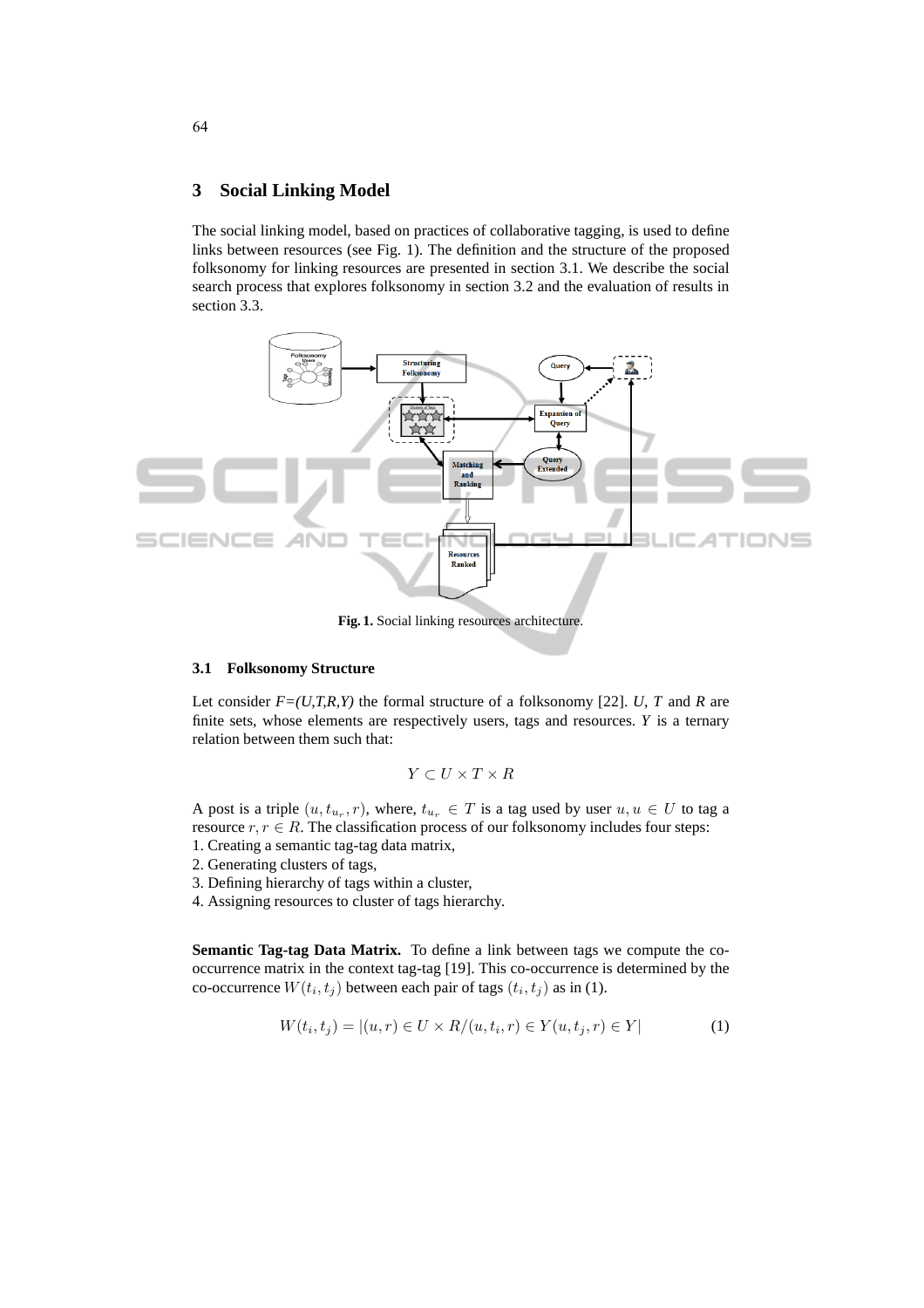The data matrix is then transformed into a cosine matrix [20] by measuring the cosine distance between vectors, as in (2), where a vector,  $\overrightarrow{v_{t,i}}$ , denotes the number of times a user  $U_i$  uses a tag  $t_j$  and it is computed as described in [23].

$$
\cos(\overrightarrow{v_{t_i}}, \overrightarrow{v_{t_j}}) = \frac{\overrightarrow{v_{t_i}} \cdot \overrightarrow{v_{t_j}}}{\|\overrightarrow{v_{t_i}}\| \cdot \|\overrightarrow{v_{t_j}}\|}
$$
(2)

**Generating Clusters of Tags.** To minimizing within clusters variance tags and maximizing the distance between clusters of tags, we apply the k-means method on the cosine matrix. The K-means algorithm requires three user-specified parameters: number of clusters K, cluster initialization, and distance metric. The most critical choice is K. Whereas no perfect mathematical criterion exists; a number of heuristics are available for choosing K. One way to overcome the local minima is to run the K-means algorithm, for a given K, with multiple different initial partitions and choose the partition with the smallest squared error.[8] After applying k-means to generate set of k-clusters of tags, we use the Levenshtein distance [21] to avoid spelling variations of tags and composite words in each cluster of tags.

**Cluster of Tags Hierarchy.** A hierarchy of tags in each cluster is build. Each tag, with its variant spellings are grouped into a single concept by applying hierarchical classification algorithm [22]. This hierarchy structures the clusters of tags as a tree, where tags are tree nodes and resources tree leafs. We design by tags path, any path leads from the root node (the most common tag used in the cluster) to a leaf node (tags used less in the cluster). The tag that has a high degree of co-occurrence in the resources is chosen as a concept.

**Assigning the Resources to Cluster of Tags Hierarchy.** In order to form clusters that contain similar resources, the resources tagged are reassigned first to clusters of tags. A resource,  $r_i$ , degree of membership,  $D_{r_i c_j}$ , to the cluster  $c_j$  is computed as in (3).  $occ(t_l, r_i)$  denotes co-occurrence of tag  $t_l$  with a resource  $r_i$  and  $t_l$  belongs to cluster  $c_j$ .

$$
D_{r_i c_j} = \frac{\sum_{t_l \in c_j} occ(t_l, r_i)}{|u \in U/(u, t, r_i \in Y)|}
$$
(3)

To determine resource tags in cluster of tags, each resource,  $r_i$ , is associated to the hierarchical cluster of tags whose degree of belonging to it is maximal.

After having classified the folksonomy F into clusters of tags, defining hierarchy of tags in each cluster, and reassigning resources to tags, an XML file is used to store the structuring folksonomy, i.e. hierarchy of clusters tags, tags and associated resources.

#### **3.2 Social Search Process**

To answer a user query, the first step of the social search process is the query expansion, the second one is the matching between clusters of tags and request tags and the last step is the ranking of results.

**IONS**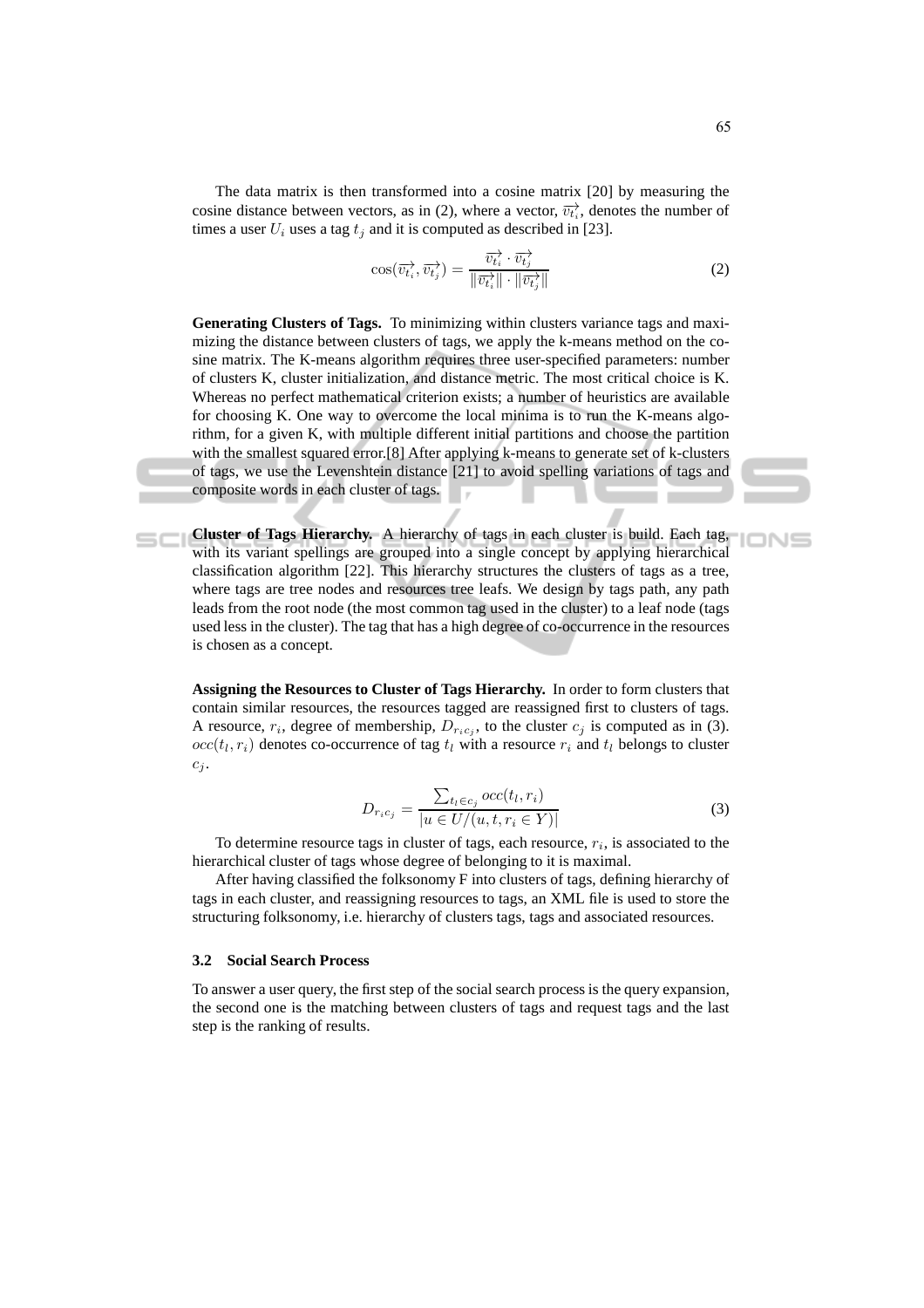**Query Expansion.** When a user issues a query, it is disambiguated by detecting variations in spelling of its keywords. The Levenshtein distance is used with a threshold equal to 0.8. Indeed, most tags are names, and thus the lemmatization methods are not recommended [15]. After query disambiguation, a linguistic ontology is used to determine semantic of request tags. In fact, request keywords are considered as tags. The objective is to guide the user by suggesting keywords related to the meaning of the request word.

E.g. When the WordNet ontology is used for the word Java, three senses are proposed: island, coffee, object-oriented programming language. The user request is enriched by tags *language*, *object- oriented*, and *programming* for *computer science* user interest area.

**Matching and Ranking Resources.** To answer a user find resources, we first identify clusters of tags that match with the user request tags, and then search for tagged content matching user query. Because tags are structured in hierarchical cluster, the user query tags can match the cluster of tags tree nodes. As tags are close together, there is great probability that request tags belong to the same cluster of tags. To identify clusters of tags matching user request, a semantic similarity score,  $Jaccard(\vec{V_r}, \vec{V_{ci}})$ , is computed between each vectors of clusters,  $\overrightarrow{V_r}$ , and query expansion vector,  $\overrightarrow{V_{c_i}}$ , as in (5). The user request is represented by a tags vector,  $\overrightarrow{V_r}$ , and each cluster of tags,  $c_i$ , is represented by tag vector  $\overrightarrow{V_{c_i}}$ .

$$
Jaccard(\overrightarrow{V_r}, \overrightarrow{V_{c_i}}) = \frac{\overrightarrow{V_r} \cap \overrightarrow{V_{c_i}}}{\|\overrightarrow{V_r} \sqcup \overrightarrow{V_{c_i}}\|}
$$
(4)

After identifying cluster of tags, identifying resources that meet user request means to browse tree, of the selected clusters of tags, looking for tree leaves in which nodes match the query tags. To determine such leaves, for each cluster of tags whose tags match the tags of the query we proceed as follows:

1. For each node, we select all the related contents where nodes tags match user request tags.

2. If in the same path, there is more than one tag that matches user request tags, we select the deepest one in the subtree.

E.g. let *language*, *object*, *java*, *javascript* be tags of user expansion request for query keyword *Java*. The tags *Object* and *Java* are in the same tree path (see fig. 2), but the tag *Java* is deeper than the tag *Object* in the tags hierarchy. The content  $C_{T_3}$  tagged by *jsp* is select as request result. The contents  $C_{T_1}$ ,  $C_{T_2}$  are also selected for the *javascript* tag, as leaf of node *javascript* in cluster of tags subtree.

**Results Ranking.** The responses to a query may be found in a single content or may be subject to an aggregation of a set of results shared with different contents. The aggregation of contents, returned by query results, is to combine contents that match the user request but that was tagged by different users of the system. This aggregation includes any type of resource (text document, image and video). For the example in Fig. 2 the contents  $C_{T_1}$ ,  $C_{T_2}$  *and*  $C_{T_3}$  are aggregated and are displayed to end user as one result. The ranking of resources returned in a search is performed according to their degree of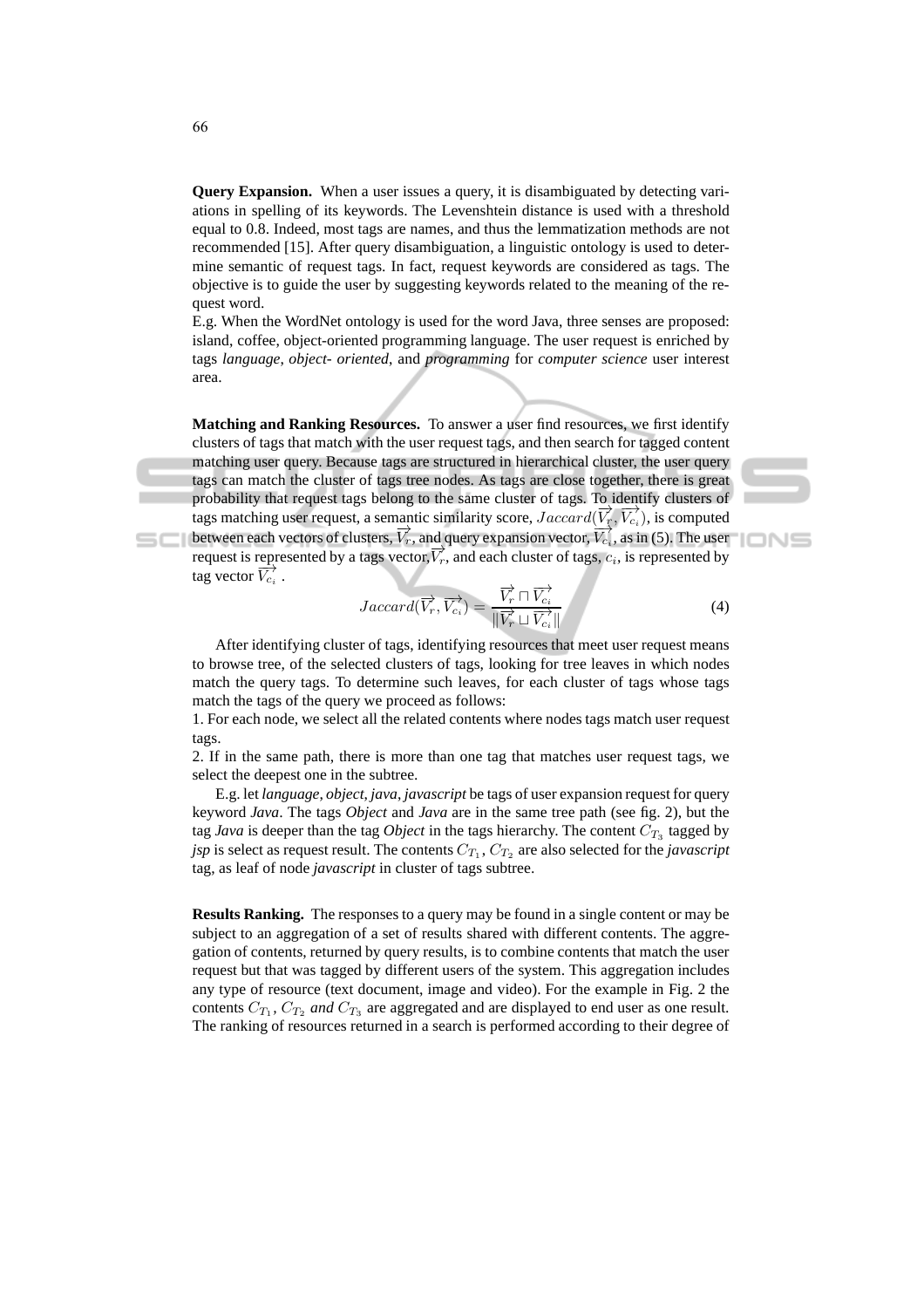

using the, most commonly used measure, cosine of the angle between the query vector, and tagged content vectors. This score is computed as in (6).  $T_k$  denotes the  $k^{th}$  tags of request.

$$
Sim(\overrightarrow{V_{t_{c_i}}}, \overrightarrow{V_r}) = \frac{\sum_{t_k \in \overrightarrow{V_r}} occ(t_k, \overrightarrow{V_{t_{c_i}}})}{|u \in U/(u, t, r_i \in Y)|}
$$
(5)

#### **3.3 Evaluation and Results**

To evaluated our approach, we extracted data from *'delicious data'* which contains a set *U* of 2000 users, a set *T* of 2000 tags, and a set *R* of 70 resources for 3577 annotations. Data analysis for 2000 tags showed that 200 tags have a high co-occurrence frequency for 1879 users and represent more than 70% of users annotations. We had used only the triplets of tags, users and resources. These triplets represent 80% of folksonomy tags.

As a first step, we seek to build clusters of tags (see Fig. 3). The set *T* of tags has been classified using *k-means* method, with  $k = 17$ . The result is a set *C* of clusters with an average of 12.3 tags for each cluster. The similarity distance between two resources assigned to a cluster is greater than 0.65. The resources that have a similarity degree more than 0.9 are grouped in the same slice of branch in the hierarchy To Define a hierarchy of the ordered list in cluster of tags,we measure the cosine similarity between vectors for  $\lambda > 0.5$ .

To evaluate the relevance of our approach, a series of tests for two kind of research are performed: a traditional IR, based on the vector model, and a SIR, based on the model that we define in section 3. Fig. 4 illustrates an example of the relevance measure, for the top 5 recommended resources, for a query *Java* in the *music* interest area. The recall-precision curves measures vary inversely, precision decreases as the recall increases. We observed that SIR search performs better than traditional IR search.

**IONS**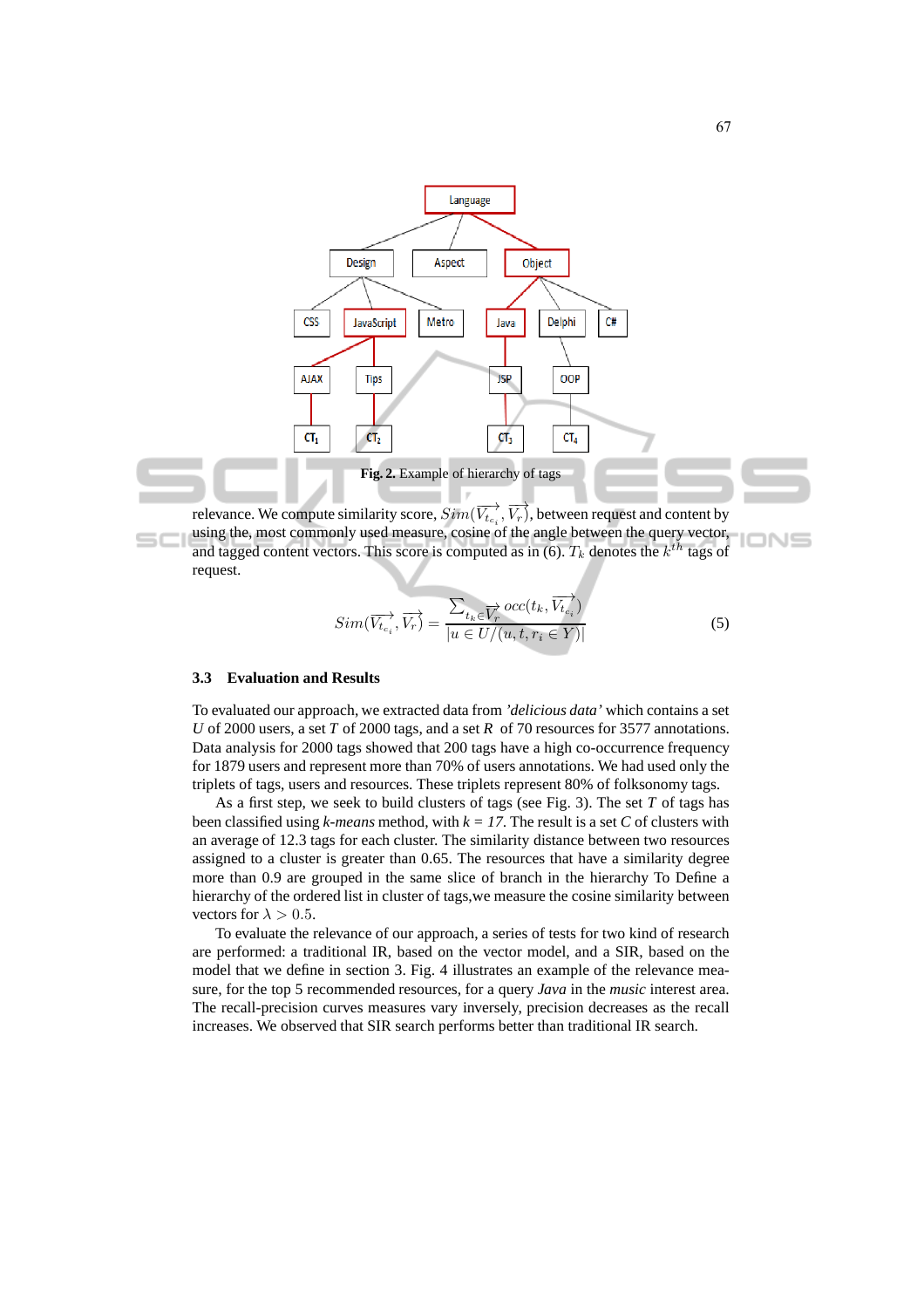

**Fig. 4.** Example of recall and precision evaluation for query.

# **4 Conclusions**

We describe the social linking model based on practices of collaborative tagging to define links between resources. The structure of the proposed folksonomy allows assigning resources to hierarchical structure of tags within cluster. We apply the clustering algorithm, k-means, to define clusters of tags and hierarchy in each cluster. A user query can be expanded, by suggesting tags from the cluster of tags and ontology. In our social search process we define a similarity degree for ranking function to classify aggregated contents according to their relevance degree.

The evaluation was flown on the bookmarking system del.icio.us. The first conclusions that emerge from evaluation of relevance tests are that the similarity distance between resources within cluster of tags are very close and the integration of resource social context provides very conclusive over traditional approaches. Our future works are ori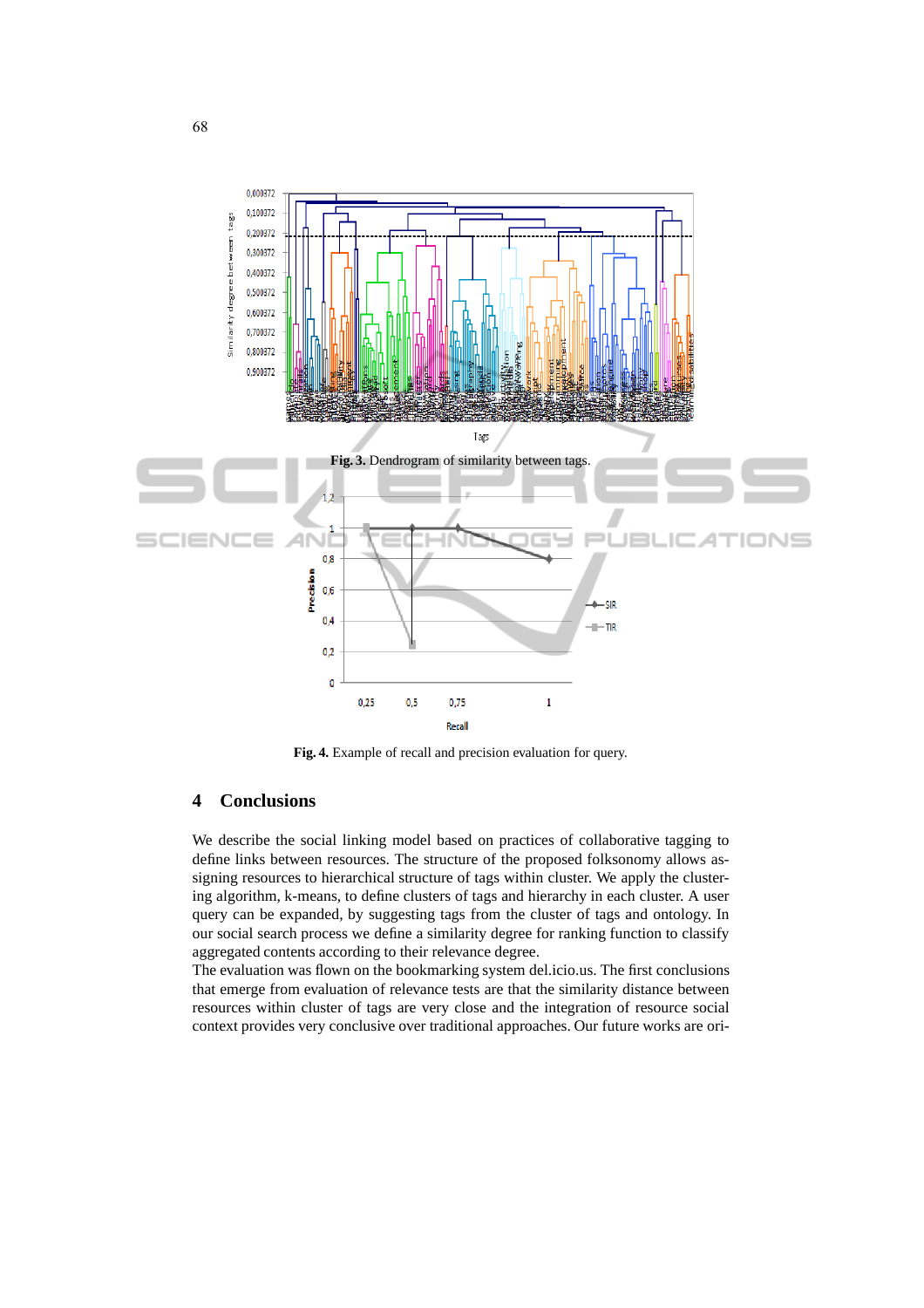ented towards the definition of local ontology from the hierarchy of tags within clusters of tags.

#### **References**

- 1. Golder, S., Huberman, A. B.: The Structure of Collaborative Tagging Systems, CoRR abs/cs/0508082. 18 August 2005.
- 2. Kirsch, S.M., Melanie, G., Cremers B. A.: Beyond the Web: Retrieval in Social Information Spaces,.In Advances in Information Retrieval. London, UK : Springer, Lecture Notes in Computer Science,2006, Vol. 3936, 84-95.
- 3. Zanardi,V., Capra,L.: Social Ranking: Uncovering Relevant Content Using Tag-based Recommender Systems, RecSys'08, 23-25 October 2008.
- 4. Bao, S. , Gui-Rong, X., Xiaoyuan,W., Yong, Y., Fei, B., Su, Z.: Optimizing web search using social annotations, In Proceedings of the 16th Internationa Conference on World Wide Web, WWW 2007. ACM 2007, 8-12 May 2007, 501-510.
- 5. Kazai, G., Milic-Frayling, N.: Effects of Social Approval Votes on Search Performance, In ITNG 2009, Sixth International Conference on Information Technology: New Generations, 27-29 April 2009, ISBN 978-0-7695-3596-8, 1554-1559.



'IONS

- 6. Benna, A., Mellah, H., Hadjari, K.: Building a social network, based on collaborative tagging, to enhance social information retrieval, In ICITES, 2012, 453-458.
- 7. Isabella, P.: Folksonomies. Indexing and Retrieval in Web 2.0, K G Saur Verlag, 2009.
- 8. Jain, A.:Data Clustering: 50 Years Beyond K-Means, 2009.In Pattern Recognition Letters, 2009.
- 9. Page, L., Brin, S., Motwani, R., Winograd, T.:The PageRank citation ranking: Bringing order to the web, In WWW98. 1998, 161172.
- 10. Kleinberg, J.M.: Authoritative Sources in a Hyperlinked Environment,In SODA, ACM, 1999, Vol.46, 668-677.
- 11. Ben Jabeur, L., Tamine, L., Boughanem, M.: A social model for literature access: towards a weighted social network of authors,RIAO 2010, 32-39.
- 12. Mutschke,P.: Enhancing Information Retrieval in Federated Bibliographic Data Sources Using Author Network Based Stratagems, In ECDL 2001, LNCS 2163, pp. Springer, 4-9 September, Vol. 2163, 287-299.
- 13. Kichou, S. , Mellah, H., Amghar, Y., Dahak F.: Tags Weighting Based on User Profile, In Active Media Technology - 7th International Conference, AMT 2011. Lecture Notes in Computer Science 6890 Springer 2011, 7-9 September 2011, ISBN 978-3-642-23619-8, 206-216.
- 14. Gemmell, J., Shepitsen, A., Mobasher, B., Burke, R.D.: Personalizing Navigation in Folksonomies Using Hierarchical Tag Clustering, In DaWaK 2008, 196-205.
- 15. Spiteri, L.: Structure and form of folksonomy tags: The road to the public library catalogue, 2007, Vol. 4.
- 16. Begelman,G., Keller P., Smadja, F.: Automated tag clustering: Improving search and exploration in the tag space, Proc. of the Collaborative Web Tagging Workshop at WWW., May 2006, 2226.
- 17. Yan, E., Ding, Y.: Applying centrality measures to impact analysis: A coauthorship network analysis, 2009.
- 18. Grahl, M., Hotho, A., Stumme, G. : Conceptual Clustering of Social Bookmarking Sites, In LWA. Workshop. September 2007, 50-54.
- 19. Cattuto, C., Ben, D., Hotho, A., Stumme, G. : Semantic Grounding of Tag Relatedness in Social Bookmarking Systems, In The Semantic Web - ISWC 2008, 7th International Semantic Web Conference, 26-30 october, 2008, 615-631.